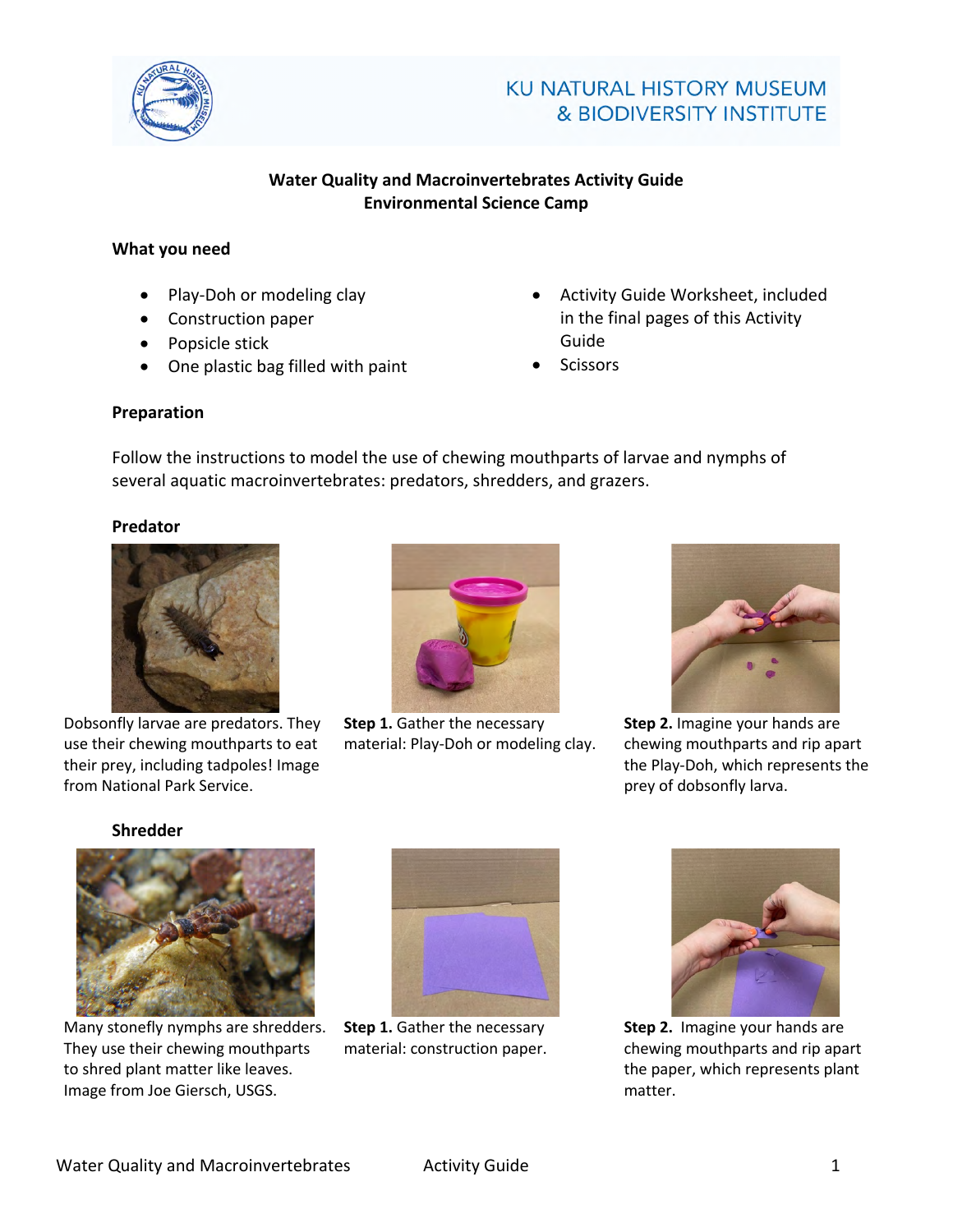

### **Grazer**



Water pennies are beetles. Water penny larvae live in water and are grazers. They use their chewing mouthparts to scrape food like algae off rocks. Image from Cliff White, courtesy Missouri Department of Conservation.



**Step 1.** Gather the necessary materials: a popsicle stick and a plastic bag filled with paint. The plastic bag can be any size, and paint can be replaced with other materials including shaving cream or any other material that can easily be moved and show said movement.



**Step 2.** Imagine the popsicle stick is a chewing mouthpart. Push the popsicle stick across the outside of the plastic bag containing paint. Notice how the paint inside the bag moves.

### **What to do**

Use the Activity Guide Worksheet to explore aquatic macroinvertebrates!

### **What is happening?**

Aquatic macroinvertebrates are animals without backbones that live in freshwater creeks and streams and can be seen without the use of a microscope or magnifying glass. Aquatic macroinvertebrates live either some or all of their life cycles in the water. Some have a threestage life cycle called incomplete metamorphosis. The three stages of incomplete metamorphosis are egg, nymph, and adult. Others have a four-stage life cycle called complete metamorphosis. The four stages of complete metamorphosis are egg, larval, pupal, and adult.

Many aquatic macroinvertebrates have chewing mouthparts that are used for eating solid food. The larvae and nymphs of aquatic macroinvertebrates use their mouthparts to feed using various methods, including predation, shredding, and grazing.

Some aquatic macroinvertebrates can live in polluted streams, while others cannot. Those that can survive in polluted streams are not sensitive to pollution. They are tolerant. Those that cannot survive in polluted streams are sensitive to pollution. They are intolerant. Some aquatic macroinvertebrates prefer non-polluted streams but can survive in polluted streams, too. They are facultative.



Larvae and nymphs of various aquatic macroinvertebrates. Image from Kelly Maloney, USGS.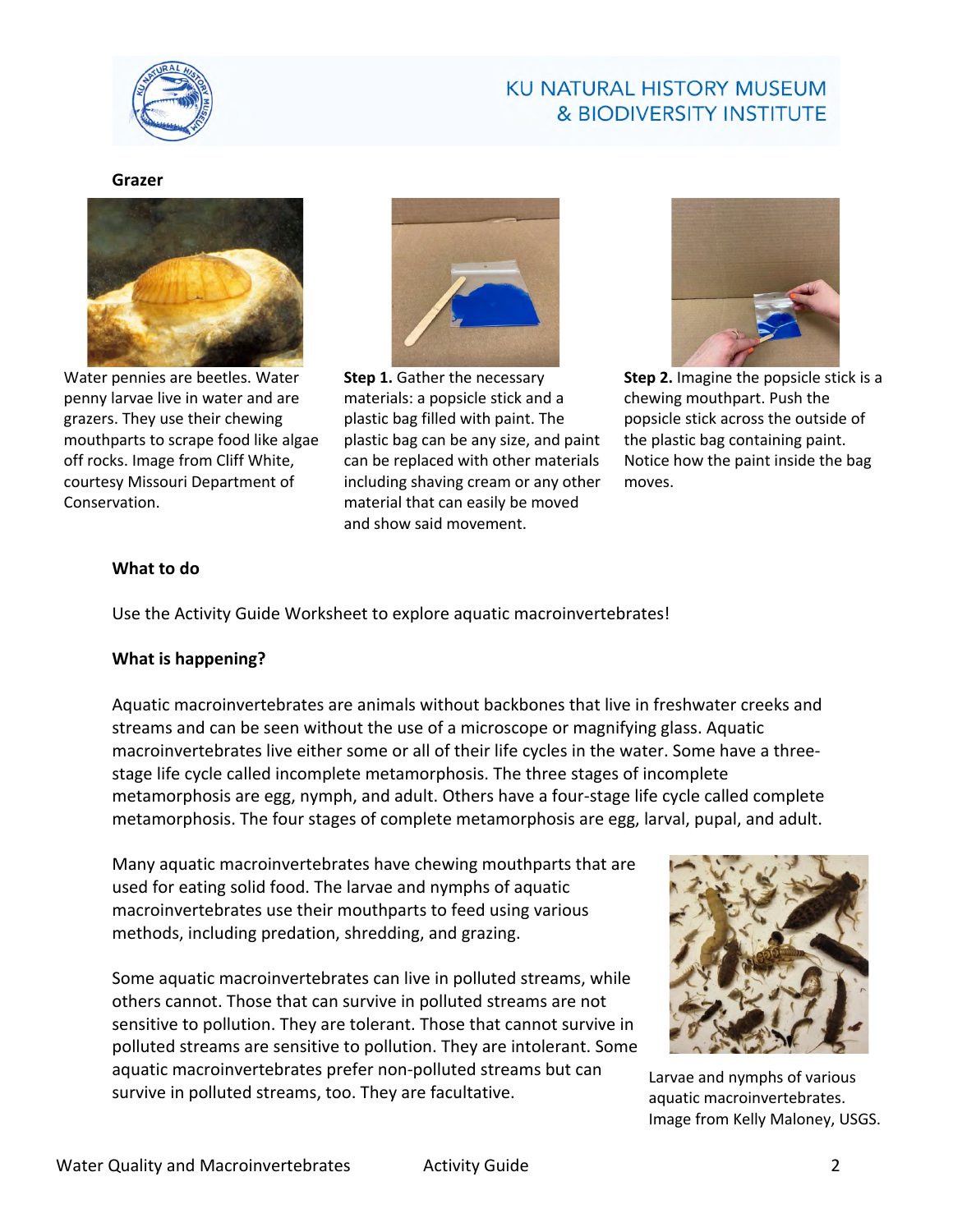

### **Water Quality and Macroinvertebrates Activity Guide Worksheet Environmental Science Camp**

Using scissors, cut along the dashed lines and cut out the pieces containing images and information about aquatic macroinvertebrate larvae and nymphs on page 1. Then, place each piece that describes a macroinvertebrate on the appropriate term on either page 2, 3, or 4 that describes that macroinvertebrate's ability to survive in polluted streams.



Dragonfly Nymph Prefers non-polluted streams, but can survive in polluted streams, too. Image from USGS.



Damselfly Nymph Prefers non-polluted streams, but can survive in polluted streams, too. Image from USGS.



Mayfly Nymph Cannot survive in polluted streams. Image from Marie-Noële Croteau, USGS.



Caddisfly Larvae Cannot survive in polluted streams. Image from Terry Maret, USGS.



Stonefly Nymph Cannot survive in polluted streams. Image from Joe Giersch, USGS.



Midge Can survive in polluted streams. Image from Cliff White, courtesy Missouri Department of Conservation.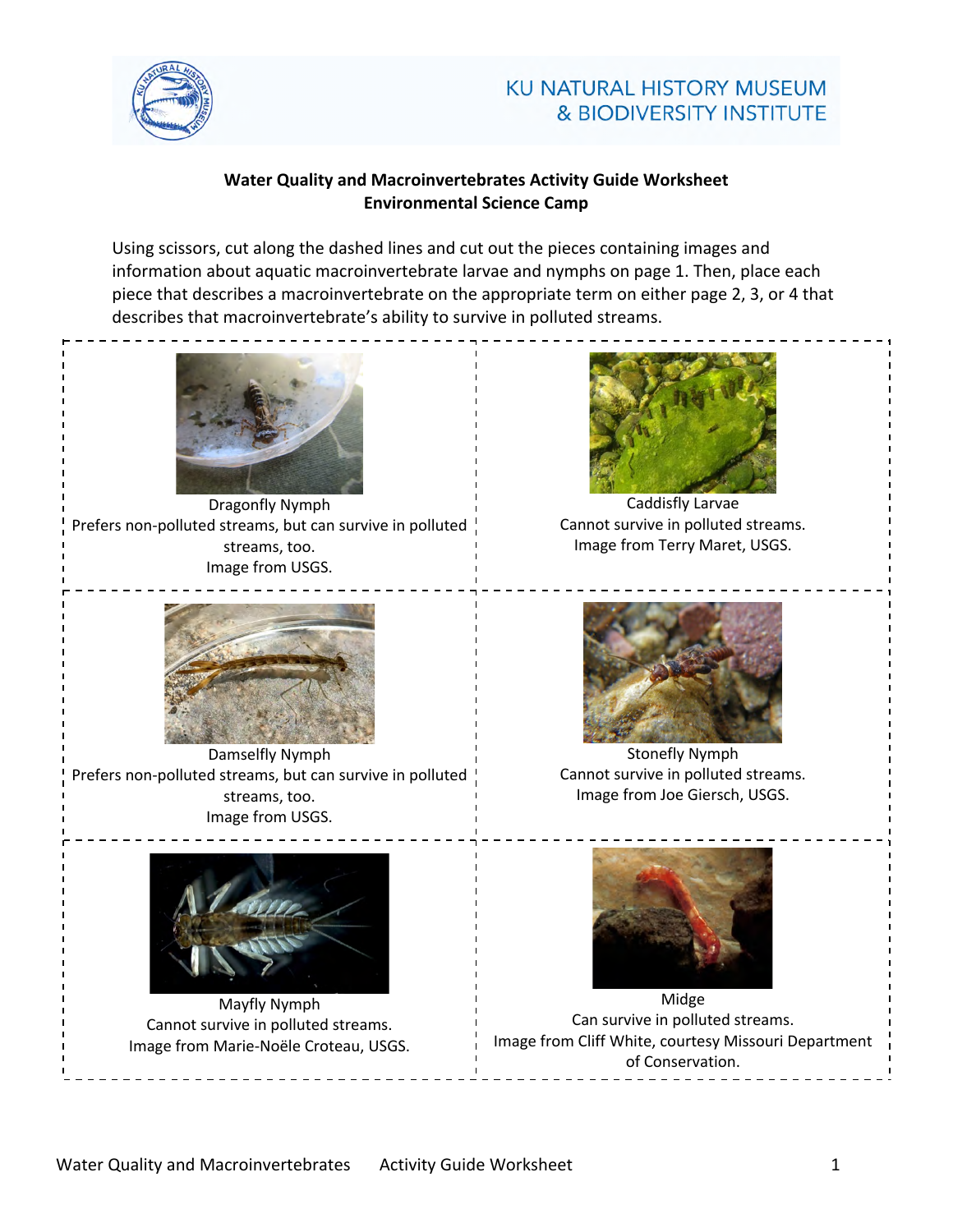

# Tolerant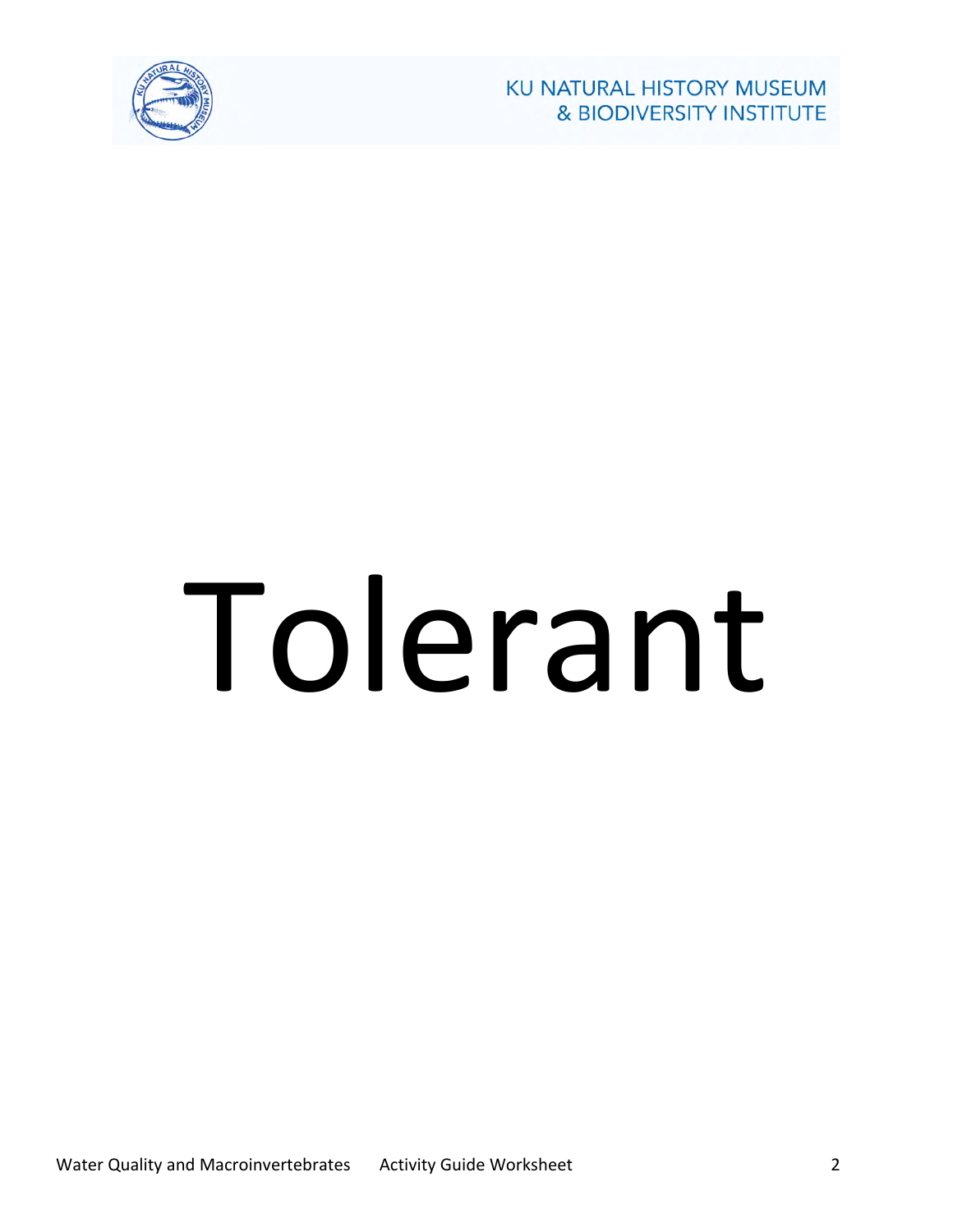

## Intolerant